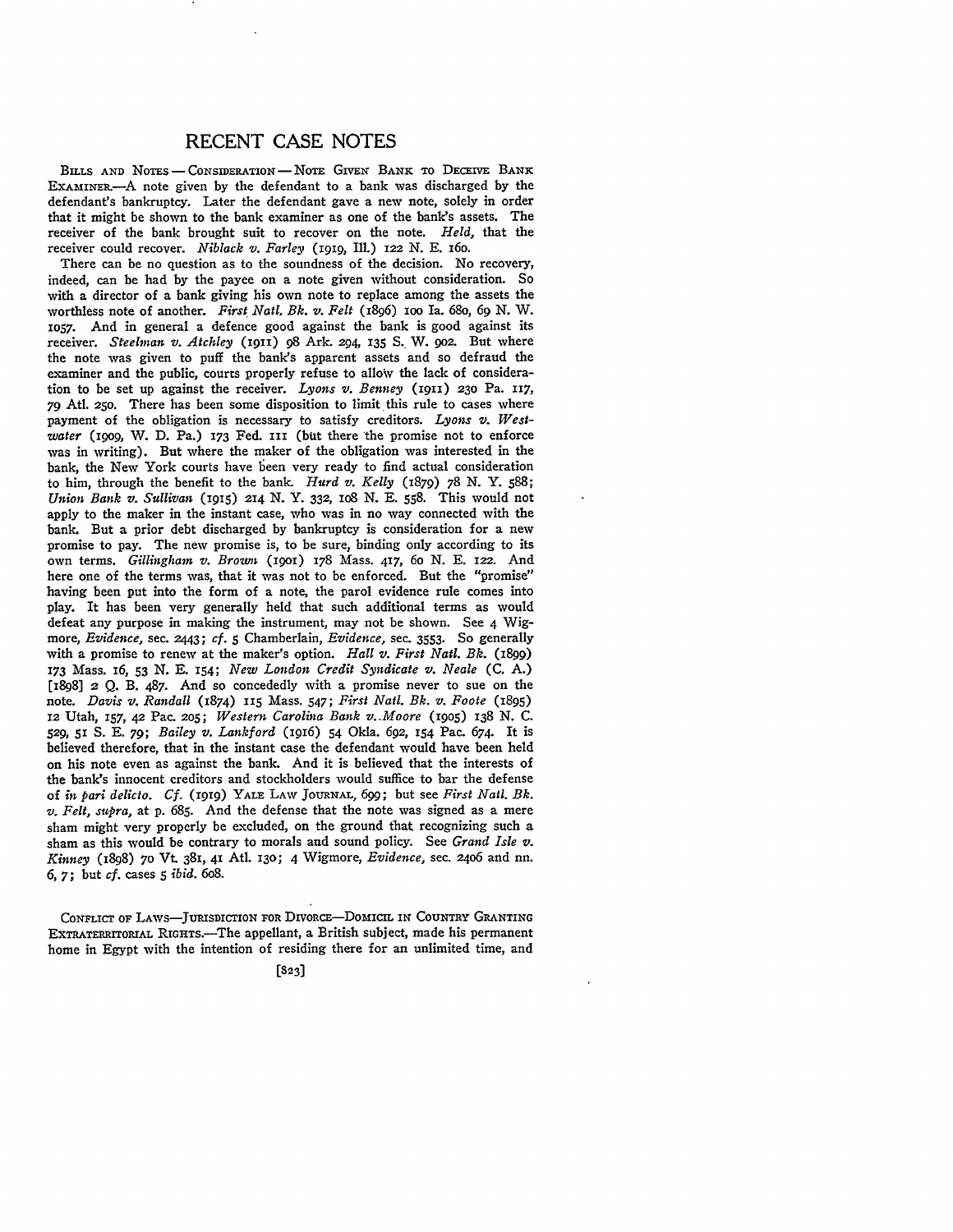enjoyed extraterritorial rights. The respondent, his wife, petitioned for a divorce in England. *Held,* that as a matter of law it was not impossible for a British subject in this position to acquire an Egyptian domicil, that in fact the appellant had acquired such a domicil and that there was no jurisdiction in the English court to dissolve the marriage of the appellant with the respondent. *Casdagli v. Casdagli* (igig, H. L.) **12o** L. T. Rep. **52.**

See **COMMENTS,** *supra,* **p.** 81o.

CONSTITUTIONAL LAW-DUE PROCESS-FORFEITURE.- A Georgia statute provided that all vehicles used to transport liquor, the sale or possession of which is prohibited by law, should be "seized, condemned and sold." An action was instituted to condemn the plaintiff's automobile, and claim was made that the statute was in violation of the "due process" clause of the federal constitution. *Held,* that the statute was valid. *Mack v. Westbrook* (I919, Ga.) **98** S. E. 339.

It is well settled that a state has the power to prohibit or restrict the manufacture, sale or possession of liquor. *Mugler v. Kansas* (1887, 123 U. S. 623, 8 Sup. Ct. *273.* The state may, within the discretion of the legislature, adopt such measures as are reasonably necessary to make the power effective. *Crane v. Campbell* (1917) 245 U. **S.** 304, 38 Sup. Ct. **98** (prohibiting the possession of intoxicating liquors for personal use) ; *Kidd v. Pearson* (1888) 125 U. S. 1, 9 Sup. Ct. 6. Forfeiture of property on account of the misconduct of those in possession, treating the thing as the instrument of the offense-is within the principles of our legislation. *Smith v. Maryland* (I855, U. S.) 18 How. 71. It has proven a very satisfactory means of combating evils. See Calif. Red Light Abatement Laws, St. 1913, 20, 21 (house of assignation); Minn. St. 1913, ch. 562 (disorderly houses); Neb. Rev. St 1913, secs. 8775-8792; Conn. Gen. St 1918, sec. 3138 (boats used to catch fish in violation of the law); N. Y. Laws 19o8, 1O41, ch. **350,** sec. 31c (containers of liquor) Consequently such statutes have been repeatedly upheld. *People v. Barbiere* (1917, Calif.) 166 Pac. 812; *Wilcox v. Ryder* (1914) 126 Minn. 95, 147 **N.** W. 953. But it seems that strict compliance with such a statute is requisite to its valid enforcement. *Philipps v. Stapleton* (1919, Ga.) 97 **S. E. 885.** As applied to the liquor traffic their value is obvious. Where the property was in the possession of a third person, however, there are some difficulties of application. The cases are not in complete accord as to whether knowledge is to be "imputed" to the innocent owner: i. e., as to whether his actual knowledge is immaterial. *People v. Casa Co.* (1918, Calif.) **<sup>169</sup>**Pac. 454 (knowledge of lessee "imputed"); *Clement v. Robach* (19o9, Sup. **Ct.)** 115 **N.** Y. Supp. 162 (knowledge of bailee "imputed"); *Robertson v. Lane* (1914) 126 Minn. 78, **147 N.** W. 951 (knowledge of conditional vendee "imputed"). Inasmuch as no personal criminal penalty is imposed, the tendency not to permit the innocent owner to set up lack of knowledge may be justified as necessary to the efficacy of the statute; and is the more defensible where, as in the instant case, the proceeds of the sale of the property are turned over to him. *Cf.* also *Chase v. Proprietors of Revere House* (1919, Mass.) 122 *N.* **E.** 162. Such a provision as this last is not, however, necessary to the validity of the statute. See *United States v. Brig Malek Adhei* (1844, **U. S.)** 2 How. 210, 233. A somewhat analogous situation is presented where the master is made criminally responsible for the acts of his servant See **(1919)** 28 YALE LAW **JOURNAL, 700.**

**CONSTITUTIONAL** LAw-PRIvILEGES **AND** IMMUNITIES **CLAUSE-CLASSIFICATION FOR** TAXATiON.-A Tennessee statute provided that any foreign construction company with its chief office outside of the state, operating in the state, should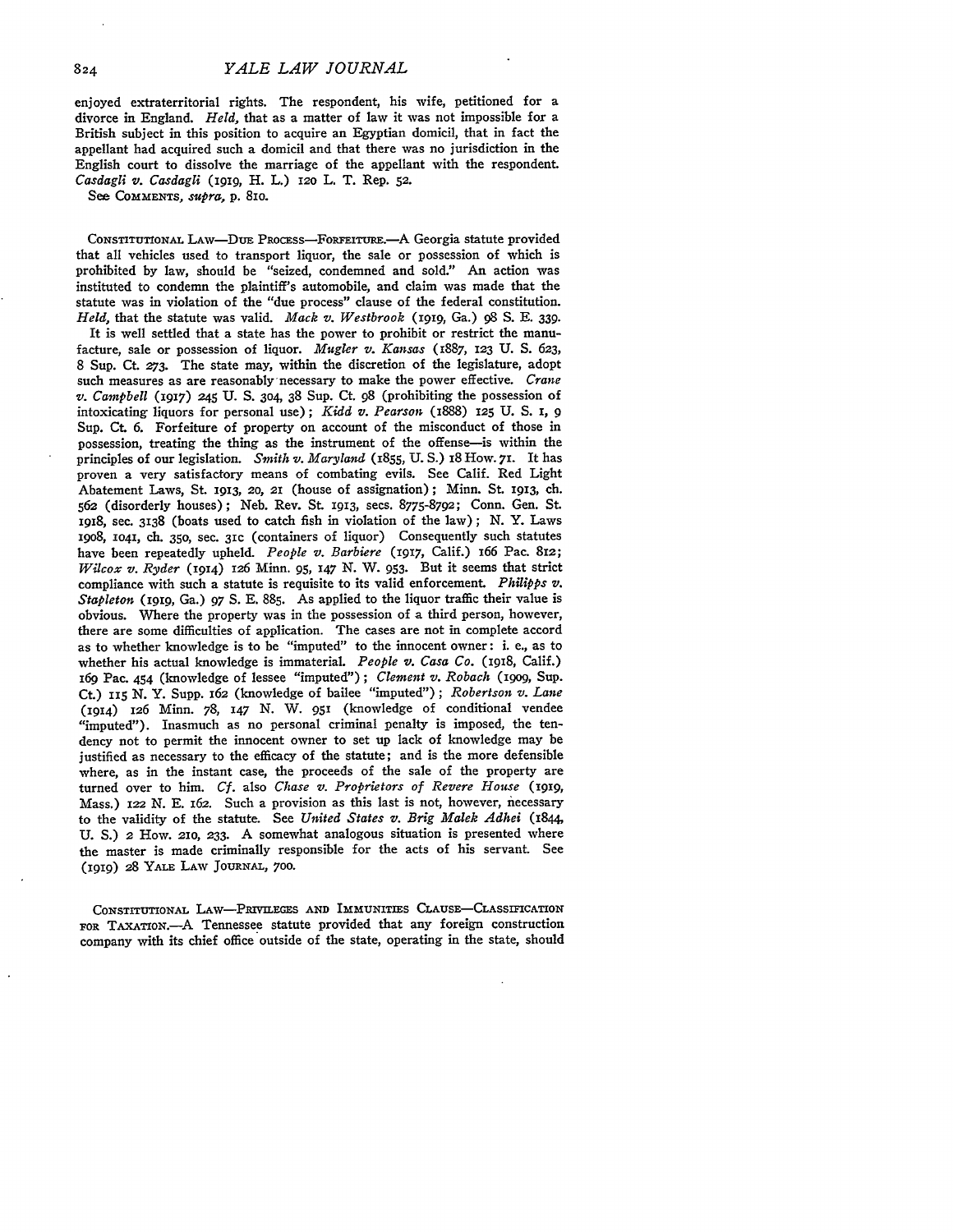pay as a privilege tax \$IOO *per annum* and that any foreign and domestic construction company having its chief office in the state should pay **\$25.** The defendant, whose principal office was in Alabama, failed to pay the tax and was denied the right to sue in the state courts. *Held,* that this classification based on the location of chief offices was arbitrary and unreasonable. *Chalker v. Birmingham & N. W. Ry.* (1919) 39 Sup. Ct. 366.

States may make "reasonable and natural" classifications of persons or property for purposes of taxation. *Bell's Gap Ry. v. Pennsylvania* (I889) 134 U. **S. 232, IO** Sup. Ct. 533; *Michigan C. Ry. v. Powers* (igo6) **210 U.** S. 245, **26** Sup. Ct. 459. So a tax on hand laundries operated by men or over two women has been recognized as valid. *Qwong Wing v. Kirkendall* (1912) **223** U. **S.** 59, **32** Sup. Ct. 192. Or a graduated inheritance or income tax. See (1915) **25** YxLz LAw **JouRNAL,** *427.* But an exaction of a license fee from persons selling convictmade goods was held void as arbitrary. *People v. Raynes* **(I91O, N.** Y.) 136 App. Div. 417, **12o** N. Y. Supp. **1053.** And so a tax upon the property of each race, white or colored, for the support of its own separate school. *Claybrook v. City of Owensboro* (1883, **D.** Ky.) 16 Fed. *297; Davenport v. Cloverport* (1896, **D. Ky.)** *72* Fed. **689.** Where the classification makes separate groups of residents and non-residents, the additional question of the "privileges and immunities" clause comes up. Not every discrimination against non-residents is bad under that clause. So the right of suffrage **or.** eligibility to office may be conditioned on a period of residence. See *People ex rel. Akin v. Loeffler* (1898) **I75** Ill. **585, 51** *N.* **E. 785.** State-owned property may be reserved for exclusive use of citizens. *People v. Setunsky* (i91o) 161 Mich. 624, **126 N.** W. 844. As a police regulation, residents and non-residents may also be separately classified. *DeGrazier v. Stephenis* **(19o7) 1O** Tex. I94, **1o5 S.** W. 992 (liquor dealers must be resident); *State v. Richcreek* (19o6) 167 Ind. **217,** 77 **N. E.** Io85 (licensed bankers). But in matters of taxation states may enforce no classification which in its practical operation discriminates against non-residents or foreign products. *Ward v. Maryland* **(187o)** 12 Wall. **418;** *Blake v. McClung* (i898) **172 U. S. 239,** ig Sup. **Ct. 165.** Thus non-residents selling or offering for sale any goods, may not be subjected to a tax higher than that levied on permanent residents. *Darnell & Son* **v.** *Memphis* (1908) **208 U. S.** 113, **28** Sup. **Ct. 247.** And a state statute which imposes a tax on persons not having their principal place of business in the state, and engaged in selling foreign goods, is void, unless a similar tax is levied on persons selling goods manufactured in the state. *Walling v. Michigan* (i885) **167 U. S.** 446, 6 Sup. Ct. 454. And similarly in the instant case, where the discrimination is wholly according to the chief place of business.

**CONsTTUTIIoNAL** LAWv-TAxATIoN-THE "UNIT RuLE" NOT **APPLICABLE TO** CAR COMPANIES.-An equipment company, incorporated in New Jersey, owned about **i2,ooo** cars, which it rented to shippers and railroads. Georgia imposed a tax on the entire property of such companies based on the ratio of track miles in the state to the total track mileage over which the cars operated. This resulted in fifty-seven cars, the average number constantly used in that state *per annum,* which were valued at **\$47,ooo,** being taxed as on **\$291,ooo.** The company refused to pay the tax, alleging the invalidity of the assessment. *Held,* that the mode of appraisement was arbitrary and in violation of the "due process" clause of the Federal Constitution. Day, **J.,** *concurred* ip the result. Pitney, Brandeis, Clarke, **JJ.,** *dissenting. Union Tank Line v. Wright (igig)* 39 Sup. Ct. **276.**

See **COMMENTS,** *supra,* **p. 8o2.**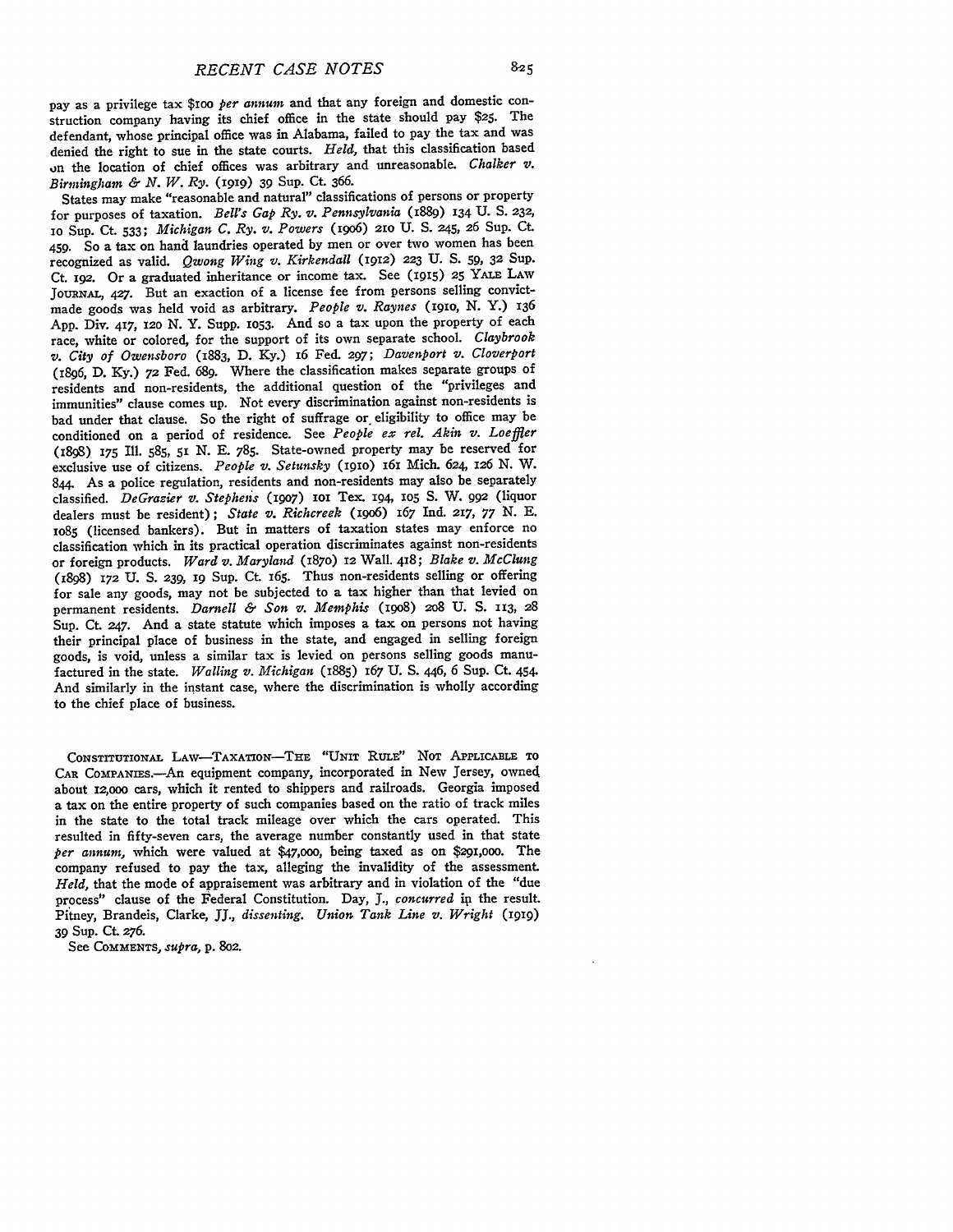CONTEMPTS-CONSTRUCTIVE-PUBLIC ASSAULT ON ALLEGED INFORMER.-During the progress of litigation involving the continuance of the respondent's liquor business, the respondent went on a search for the man who had given the com- plainant the information upon which the latter had acted. Thinking the individual was his business neighbor, he taxed the neighbor with having given the information, threatened to oust him from the premises **(of** which he, the respondent, had the rental) and concluded **by** striking him. *Held,* that the respondent was guilty of a contempt of court. *In re Hand* (I918, N. **J.** Ch.) **io5** At]. 594.

Having become convinced after extended examination that a witness was deliberately giving false testimony, the court placed him in custody for contempt. He sued out a writ of *habeas corpus. Held,* that the commitment was void for excess of power, as the punishment might not be imposed for supposed perjury alone, without reference to circumstances giving it an obstructive effect upon the administration of the court. *Ex parte Hudgings* (1919) **39** Sup. Ct. **337.**

The theory of the *Hand* decision was that the respondent's act had a tendency to interfere with the due administration of justice, and so came within the classification of constructive contempts. **A** constructive contempt has been defined as an act done not in the presence of the court, but at a distance, which tends to belittle, to degrade, or to obstruct, interrupt, prevent, or embarrass the administration of justice. See 9 *Cyc. 5.* Some courts refuse to find such "obstruction" or "embarrassment" in a prevention of the presence of a person in court, unless at the time of the interference a proceeding was actually pending, and the person interfered with was, at that time, in some way legally connected therewith. Thus removing a prospective witness from the county, or inducing him to absent himself, has been held no contempt unless a proper subpoena had issued, for that witness. *Scott v. State* **(19o2) 1O9** Tenn. **390, 71** S. W. 824 (under statute); *McConnell v. State* (1874) 46 Ind. *299; Dobbs v. State* (1875) **55** Ga. **272.** But if a proper subpoena has been issued, although not served, such persuasion is a contempt. Haskett v. State (1875) 51 Ind. *176; State v. Perry Moore* (i9o8) 146 N. C. *653, 6i* S. E. 463; *cf. People v. Jackson* (913) **178** Ill. App. **121.** And so *a fortiori,* it would seem, the intimidation of, or assault on, a party concerned with the suit. *Turk v. State* (i916) **123** Ark. 341, **I85** S. W. 472 (plaintiff intimidated); *Brannon v. Cominonwealth* (9r5) *62 K y.* **350, 172 S.** W. **703** (witness assaulted); *cf. United States v. Barrett* (1911, S. D. Ga.) 187 Fed. 378 (attorney assaulted). The *Hand* case is novel, however, in that the person assaulted was in no manner, as yet, legally connected with the suit; and there has been some disposition to confine constructive contempts closely within the rules already established. See *Haskett v. State, supra.* One might distinguish the instant case on the ground -that the *McConnell* and *Dobbs* cases, *supra,* involved mere persuasion, not intimidation. And this would harmonize the one English decision found on the point. *Shaw v. Shaw* (1862, P. D.) 6 L. T. Rep. *(N. S.)* 477 (intimidation of prospective witness a contempt). But the true distinction is believed to lie in the court's interpretation in each individual case of the facts therein. The gravamen of the offence lies in obstructing the administration of justice. What certain actions do so obstruct it, and what do not, depends on circumstances. And this point is admirably illustrated by the *Hudgings* case; the norms in this matter being applicable to all contempts, whether direct or constructive.

CONTRACTS-IMPOSSIBILITY-IMPLIED CONDITIONS-EFFECT OF RECOMMENDATION OF WAR LABOR BoA.--By municipal ordinances, passed in **19or,** the city of Columbus granted the plaintiff street-railway company the privilege of using its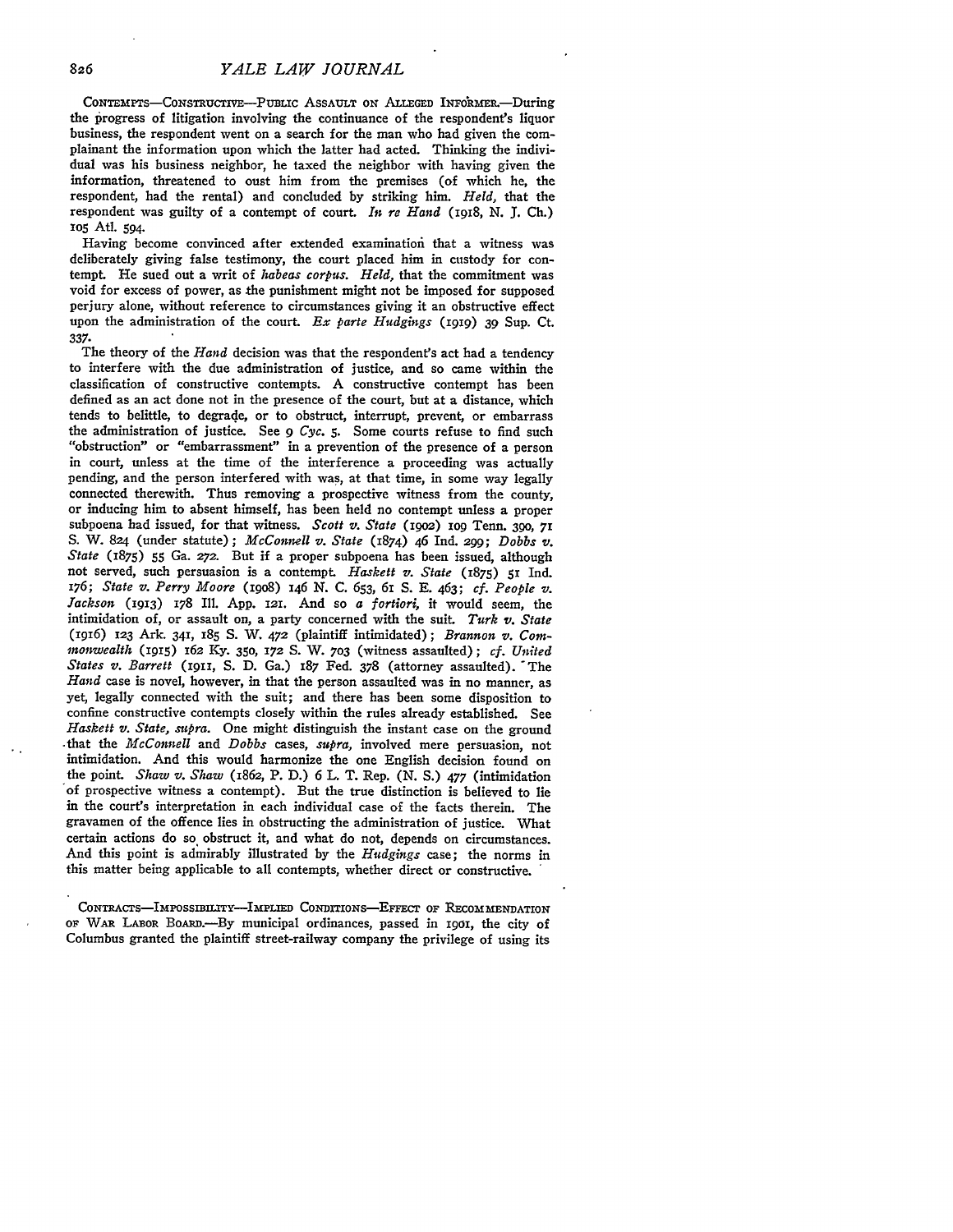streets for twenty-five years, stipulating that free transfers be issued and eight tickets be sold for twenty-five cents. The plaintiff duly accepted and established a trolley system. In i918, a strike occurred and the National War Labor Board increased the wages of the plaintiff's employees fifty per cent, and recommended that the city allow an increased fare. The city refused. The company then gave notice to the city that it regarded the franchise as cancelled and increased the fares to five cents a single trip. **A** bill was filed to enjoin the city from enforcing the terms of the ordinances. *Held,* that the bill must be dismissed. *Columbus Ry. Power & Light Co. v. City of Columbus* (I919) **39** Sup. Ct. **349.**

It is well established that a city, acting under statutory authority, may make contracts **by** which privileges in the streets are granted in consideration of a promise to render services at a fixed charge. *Vicksburg v. Vicksburg Waterworks Co.* (igo6) **2o6 U. S.** 496, **27** Sup. Ct. **762;** *Cleveland v. Cleveland City Ry.* (i9o3) 194 **U. S.** 512, **24** Sup. **Ct. 756.** The city has no power to terminate such an agreement. *Vicksburg Waterworks Co. v. Vicksburg* (19o4) **202 U. S.** 453, 26 Sup. Ct. **661.** In the principal case, the railway held itself excused from performance of its contract through supervening impossibility due to war conditions. Had that been so, it could have continued operation on the basis of an implied grant for an indefinite period, setting the old rates aside as confiscatory. *Denver Union Water Co. v. Denver* (1917) 246 Ui. **S.** i78, **38** Sup. **Ct. 278;** *Detroit United Railway v. Detroit* **(1919)** 248 U. S. 429, **39** Sup. Ct. **i5I.** But the War Labor Board merely stated conditions, under which the plaintiff had contracted to operate; and made a recommendation. It made no executive order making performance impossible. See *Metropolitan Water Board v. Dick, Kerr & Co.* **[1917]** 2 K. B. 1, [i918] **A. C. ii9;** *Moore & Tierney v. Roxford Knitting Co. (i918,* **N. D. N.** Y.) **250** Fed. **278;** see (xi918) **27** YALE LAw JOURNAL, **953; (i99i)** 28 *ibid. 399.* Nor is the present case one of temporary suspension of the duty to perform, as in *Tamplin S. S. Co. v. Anglo-Mexican etc.,* [i916] 2 **A.** *C.* **397.** To be sure, the old rule holding contractors to the letter of their agreements has been somewhat relaxed, and in exceptional cases courts have given relief from dangers and hardships through the medium of constructive conditions. *Chicago, etc. Ry. v. Hoyt* (1893) **149 U. S. i, 13 Sup.** Ct. **779;** *Kronprinzessin Cecilie* (1917) 244 **U. S, 12, 37 Sup.** Ct. **490, (1917) 27 YALE** LAW **JOURNAL,** 247, **791.** But the court in the instant case weighed the fact that no loss had been shown *over the full period of operation,* and decided that this was not a case in which such a condition should be implied. The case thus falls under the general rule that unforeseen difficulties do not excuse performance.

**CONTRACTs-THIRD-PARTY BENEFICIARY-MATERIALMEN AND BUILDER's** BoND;- The defendant surety company bound itself to the owner of a building, as obligee, to see that the building contractor should perform all of his duties to the owner, one of these duties being that he should pay all claims for labor and material. It was expressly provided in the bond that the surety was to be notified of any act on the part of the principal that might involve loss to the surety, immediately upon knowledge of such an act coming to the owner or his supervising architect. No notice of this sort was ever given. The materialman, being unpaid, brought suit against the surety company on the bond. *Held,* that the materialman might maintain suit. *Forburger Stone Co. v. Lion Bonding & Surety Co.* **(i919,** Neb.) **i7O** N. W. **897.**

See **COMMENTS,** *supra,* p. **798.**

**DAMAGES--"DUTY"** To MITIGATE-REcovERY OF **EXPENSES OF DENIAL IN** AcTiox **FOR** LmEL.-The. defendant published a libel concerning the plaintiff, which the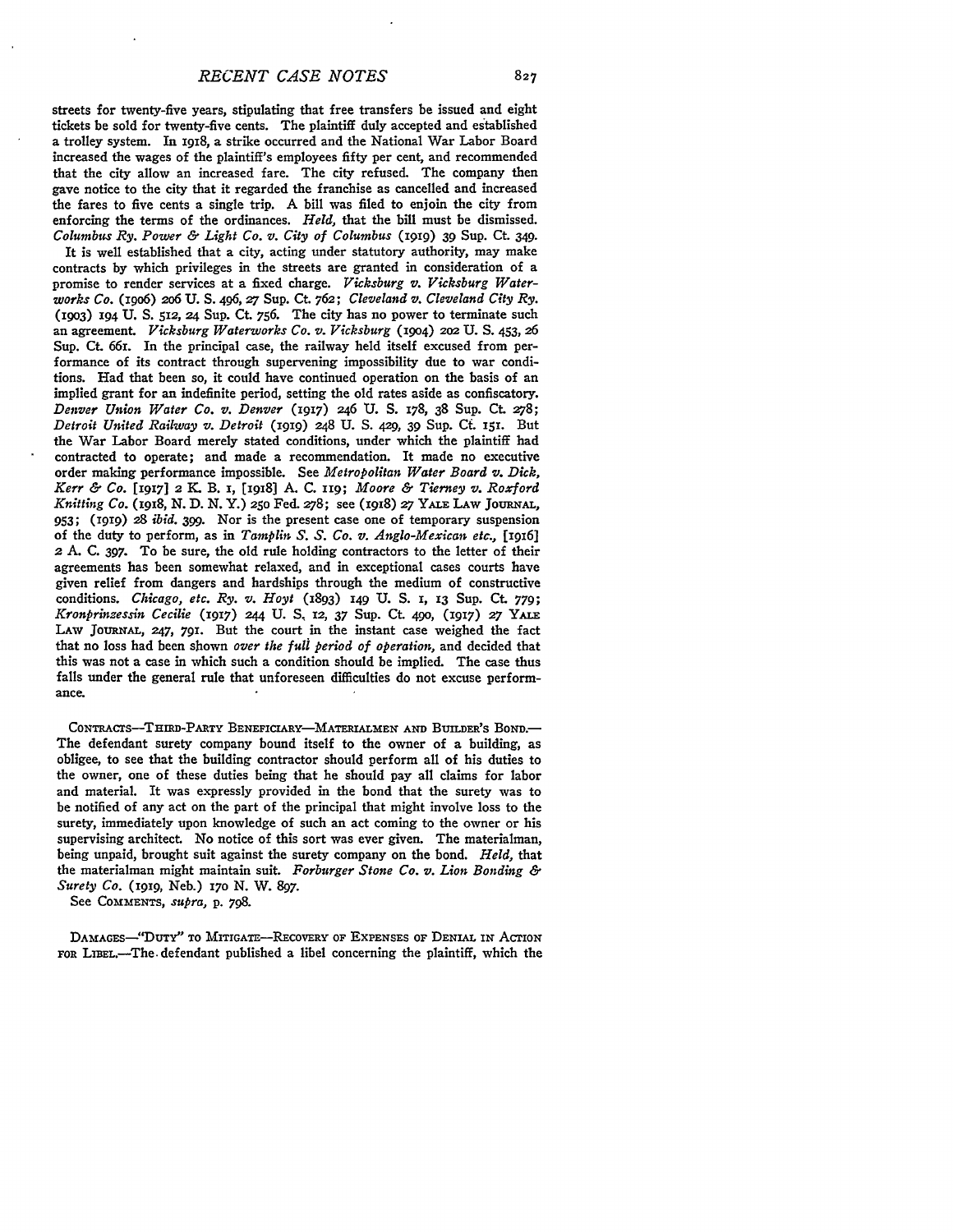plaintiff denied by advertisement in newspapers. The plaintiff sought to recover the costs of such advertisements as an item of damage. The defendant moved to strike the item from the complaint. *Held,* that the plaintiff could recover the expense of his denials. *Den Norske Americkalinje Actiesselskabet v. Sun Printing and Publishing Association* **(1919, N.** Y.) **122 N. E.** 463.

Opinions and text books abound with the assertion that an injured plaintiff is under a "duty" to mitigate his damages. **13** *Cyc. 71,* **73;** Sutherland, *Damages,* 311. This "duty" is proclaimed in the case of injury to the person. *Flint v. Connecticut Hassam Paving Co.* (1918) **92** Conn. 576, **1O3** At. **84o** (hiring physician). Likewise in breach of contract *Feeney & Bremer Co. v. Stone* (1918) **89** Or. 36o, *171* Pac. **569.** He whose property has been negligently injured is said to be under this "duty," although where the injury is intentional, the devotion of the common law to the protection of property releases the plaintiff from his so-called obligation. *Borden et al. v. Carolina Power, etc. Co.* **(1917)** 174 **N. C.** *72,* **93 S. E.** 442; *City of Jackson v. Wilson* (1916) 146 Ga. *250,* 91 **S. E.** *63.* If this relation of the plaintiff to the defendant were a *duty* in the strict, legal sense, it would follow that if he failed to make a reasonable attempt to mitigate, he would himself be *subject to an action for damages*. But such is not the consequence. If he fails to mitigate his damages, he is only under a legal *disability* to collect from the defendant for the items which might reasonably have been prevented. Furthermore, but entirely separate and distinct, the plaintiff has a legal *power,* **by** attempting to mitigate, to create in the defendant a duty to *pay the costs* of his reasonable attempts. The confounding of legal duty with legal disability, and a failure to discern this legal power, led the court in the principal case over a very circuitous route, to reach a near goal. They did not want to hold that the plaintiff was under a "duty" to publish denials, in the sense that if he had failed to publish them, he could not have recovered full damages for his injury. But they did want the plaintiff, having published the denials, to recover the expense of such publication. They cut the knot with the alarming statement that this is one of the few instances where "duty" and "right" are not correlative. The correct solution of the problem seems to be that a libeled plaintiff is like one whose realty has been intentionally injured, in that he does not labor under a disability to collect damages if he fails to publish denials, but that he nevertheless does possess the entirely separate and distinct power, **by** publishing such denials, to impose a duty upon the defendant to pay the expenses so incurred. Perhaps the rule as to libel, however, should not be treated as exceptional. In no case does the law disable a plaintiff on account of a failure to mitigate, where the means are very expensive and the results speculative. *American Smelting and Refining Co. v. Riverside Dairy and Stock Farm* (1916, **C. C. A.** 8th) **236** Fed. 51o; *Youmans v. City of Hendersonville* (x918) **175 N. C.** 574, *96 -S.* **E. 45;** *Louisville and Nashville R. R. v. Kerrick* (1917) **178 Ky.** 486, 199 **S.** W. **44.** And certainly the effect of an expensive published assertion of innocence is not easy to calculate. On the other hand, if a libeled plaintiff wishes to use reasonable means to deny his guilt, it would seem just to compel the defendant to foot the bill even though the effectiveness of the effort is in doubt. *Peck v. Chicago Railways* (915) **270** Ili. 34, **<sup>110</sup>** *N.* **E.** 414.

HUSBAND AND WIFE-ABANDONMENT-WIFE'S IMMUNITY FROM ALIENATION BY HuSBAND.-A poor debtor abandoned his wife without fault on her part; he later attempted to sell to his father certain chattels in the possession of the wife. Statutes exempted the property left **by** an absconding debtor in the hands of his wife from execution **by** his creditors, and allowed the wife as head of the family to "manage, sell and incumber his property." The father sued on the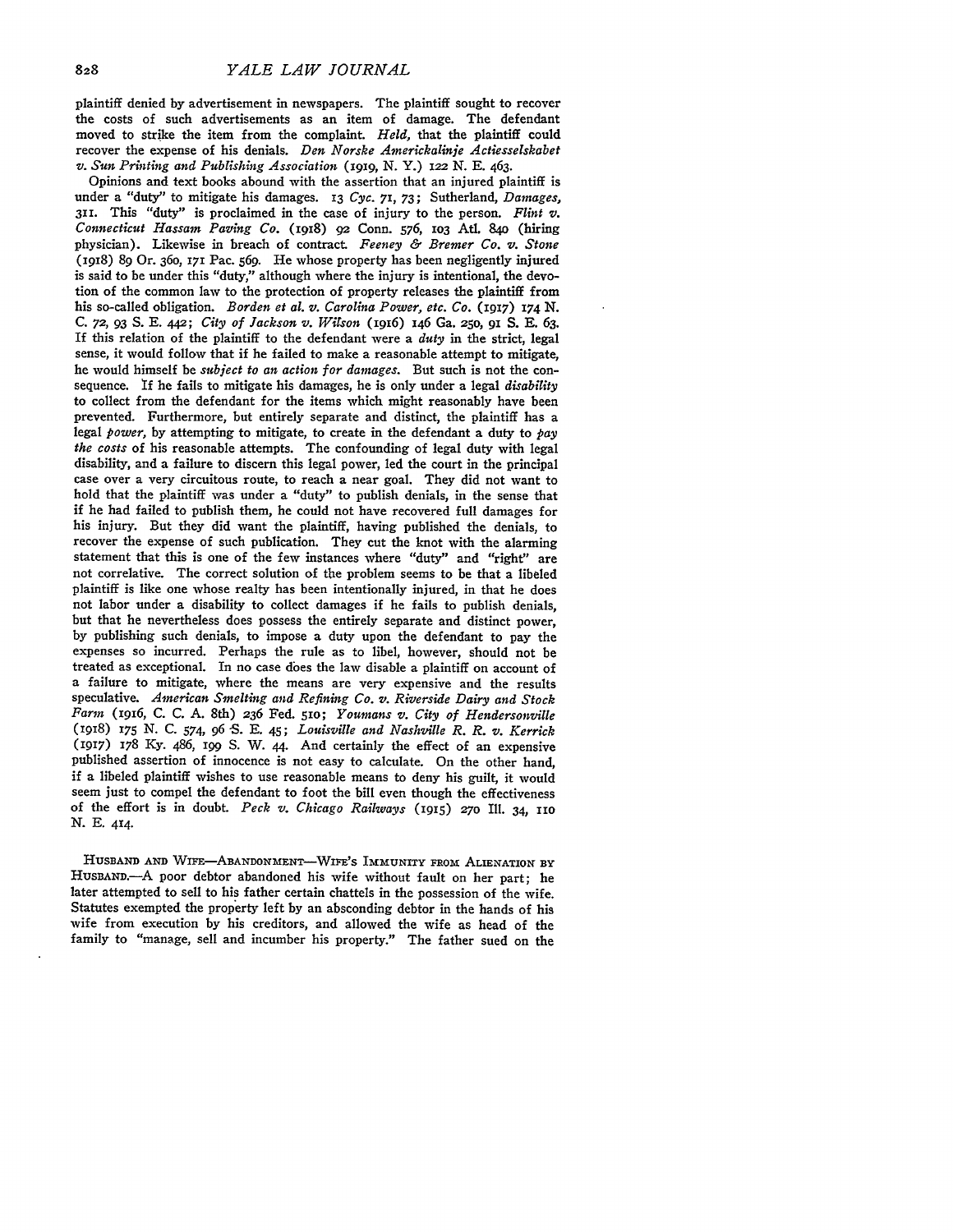bill of sale. *Held,* that the husband had no power to alienate this property. *Holdorf v. Holdorf* **(I919,** Iowa) *I71* **N.** W. 42.

When a husband has failed to perform his duty to support his wife, she has the power to pledge his credit for necessaries. See L. R. **A.** i9i7A **958** note. In such a case the wife would seem of course to have the privilege, as against her husband, of using this property: so crops grown on the homestead, or the proceeds thereof. For she has the power and privilege of turning such property into money **by** sale. *Hoskins v. Fayetteville Grocery Co.* (i9o6) '79 Ark. 399, **96 S.** W. 195; *Rawson and Rice v. Spangler* (1883) 62 Ia. 59, *17 N.* W. 173. And, often, of conducting the business of her husband, and of making contracts reasonably necessary for its management, as under the statute in the principal case. Furthermore, it seems that the deserted wife has an immunity in the homestead, against creditors of the husband. 16 L. R. A. **(N. S.)** 114. And, as a general rule, in the crops grown and growing thereon. See **32** *ibid. 577,* note. And under statutes granting exemption to the property of a poor debtor, the immunity both as to realty and personalty is extended to the debtor's wife, if wrongfully deserted. *Bank of Liberal v. Redlinger* (19o2) **95** Mo. **App. 279, 68 S.** W. *1073; Mitchell v. Joyce* (1886) *69* Ia. **121, 28** *N.* W. 473. (As to what is necessary to constitute desertion and abandonment, see (1914) **24 YAI.E** LAW **JOURNAL,** 578.) So the wife, as "head of the family" of an absconding debtor, has the right to recover chattels wrongfully attached. *Baun v. Turner* (19o3) **25** Ky. L. Rep. 600, 76 **S.** W. **129.** And it seems to be likewise settled that she has an immunity from alienation of a homestead **by** the husband's sole act. See *Murphy v. Renner* (19o6) 99 Minn. 348, iog N. W. 593, 8 L. R. A. (N. S.) 564, and note. The principal case makes a logical development in extending this last immunity to chattels of her husband left in her hands, and denying him, after desertion, the power of alienating them. The two dissenting judges admit the justice of the majority decision, but contend that the court has no power to construe the statutes so liberally as to practically produce legislation **by** the court.

INJUNCTIONS-INJUNCTION PENDENTE LITE-RESTRAINING ENFORCEMENT OF INCREASED RATEs-The Attorney General and the railway commission on behalf of South Dakota petitioned to permanently restrain the defendant express company from making effective a schedule of increased intra-state rates, and to secure an injunction *pendente lite.* It was claimed, that the President and the administrative officers acting for him had exceeded their authority under the Federal -Control Acts of August 26, 1916, and March **21,** 1918, in putting into effect the increased rates. *Held,* that an injunction *pendente lite* should be issued; since the suit might drag for years, and the smallness of the sums and the number and variety of the persons involved would make later restitution practically impossible should the increase in rates be found unwarranted. *State ex rel. Caldwell v. American Ry. Express Co.* **(1919, S. D.) 17o N.** W. **570.**

Pending determination of such an action there are four possible solutions of the question of injunction *pendente lite.* **(i)** To issue, or **(2)** to deny an injunction, without more. Either course lays the court open to the danger of keeping rates in force over a considerable period which subsequently prove to have been unjust. And no recovery can be had **by** either party of what he has suffered **by** being forced to contract in accordance with the temporary order. See **(1919) 28** YALE LAW **JOURNAL,** 5o4 This situation can be remedied **by (3)** issuing or (4) denying the injunction, but requiring shippers or carrier respectively to furnish bond for payment or refund respectively of the amount of increase, according to the later decision as to the propriety of the increase. The company may be required to pay into court monthly all charges in excess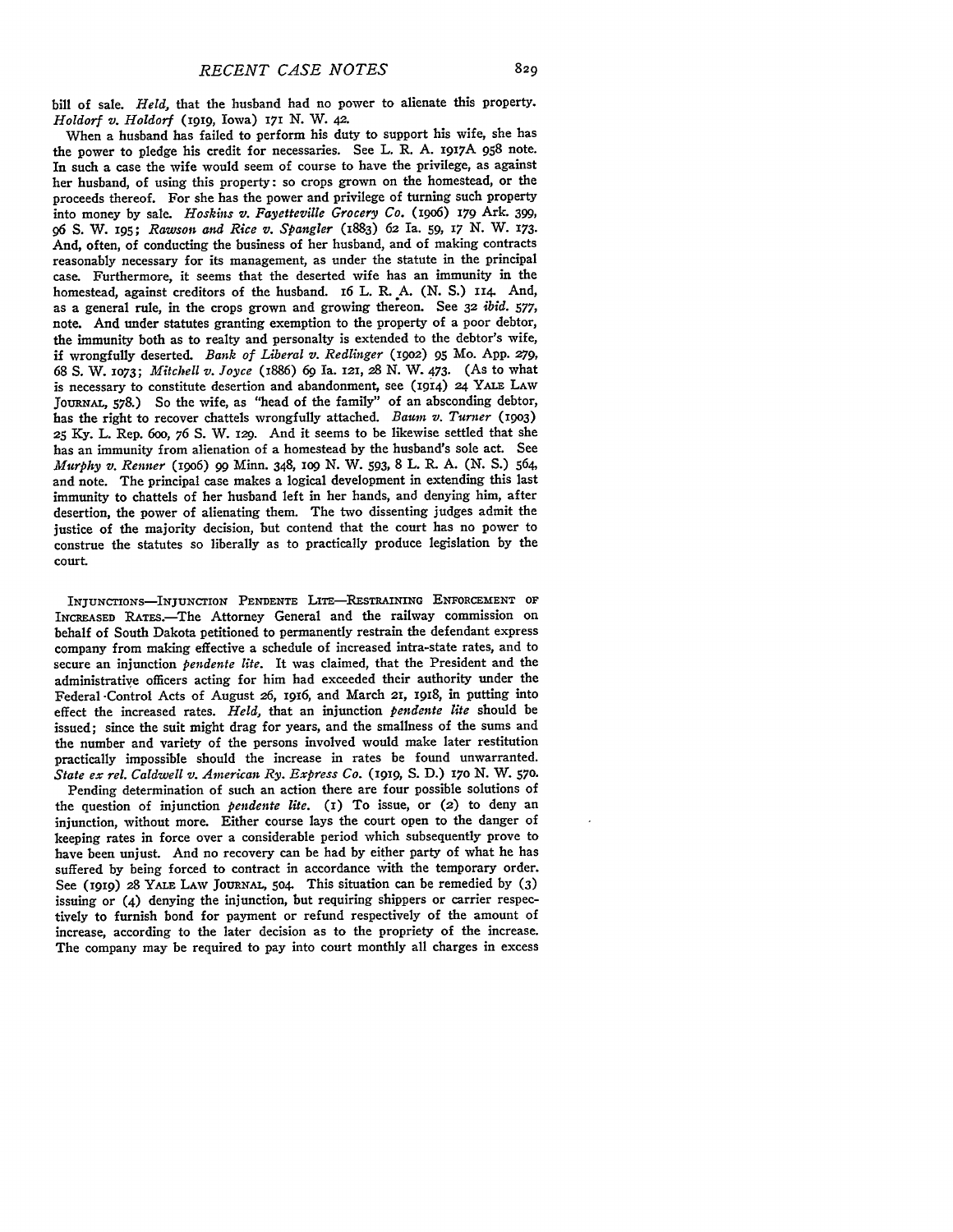of those fixed by the commission. *Louirville & N. R. R. v. Kentucky R. R. Com.* (1914, E. D. Ky.) **214** Fed. 465. Or be compelled to issue to each person purchasing a ticket at the higher rate a coupon for eventual redemption. *Bellamy v. Missouri & N. A. R. R.* (I9x4, **C. C. A.** 8th) *215* Fed. 18; see also *Taylor-Williams Coal Co. v. Public Utilities Com.* (I918, Ohio) i19 *N.* E. 459. In the instant case, the injunction might be denied; the new rates are *prima facie* necessary for the successful operation of a public utility for the prosecution of the war. And increased rates, where necessary to operation, have been allowed to remain in force pending decision. *Public Utilities Com. v. Rhode Island Co.* (1918, R. I.) 104 Atl. 690. It is submitted that the instant decision takes to an unwise, somewhat arbitrary, and, it may prove, very unjust means to prevent an evil against which ample protection could be had in the way suggested. A novel jurisdictional complication of these cases is introduced by a recent Massachusetts decision, *Public Service Com. v. New England Tel.* an order suspending the taking effect of increased intra-state rates, was dismissed on the ground that the United States "was vitally interested and alone concerned in the toll rates," was a necessary party, could not be impleaded without its consent, and had not consented. *Cf.* **(igig)** 28 YALE LAw JouRNAL, 714; *ibid.* i99; and see further, on the effect of reversal of an injunction decision, *ibid.* 6oo.

INSURANCE—LIFE POLICY—EXECUTION OF INSURED—The plaintiff held an insurance policy issued by the defendant on the life of one Weil. The policy contained a clause that "if this policy matures after the expiration of two year the payment of the same shall not be disputed." Subsequent to the expiration of two years, Weil was executed for murder. *Held*, that the plaintiff could recover the amount of the policy. *Weil v. Travelers' Insurance Co.* **8o** So. 348.

Recovery was denied in the first case on this point, which was decided at a time when execution for crime worked a forfeiture of estate and corruption of blood. *Amicable Society v. Bolland* (183o, Eng. Ch.) 4 Bligh's **N.** R. i94. This holding has been followed by the Supreme Court, on the ground of public policy. *Burt v. Union Central Life Insurance Co.* (19o2) 187 U. **S. 362, 23** Sup. **Ct. 139;** *Northwestern Mutual'Life Insurance Co. v. McCue* (1911) **223** U. S. 234, 32 Sup. Ct. 220. The objections to this rule are set forth in (I912) 22 YALE LAW JOURNAL, 158, 292. It is also weakened by the analogous cases of suicide which allow recovery. See *Campbell v. Supreme Conclave Order Heptasophs* (igoi, Ct. Err.) *66 N.* **J.** L. 274, **278-281, 49** Atl. **550, 551-552.** Furthermore, it does not necessarily follow that there should be no recovery in such cases, where the policy contains no stipulation as to these events, merely because an express insurance of suicide or execution would be void. See (io9) **<sup>7</sup>**MicH. L. REv. 673-675. Indeed, the Supreme Court of Illinois refused to follow the above authorities because forfeiture was no longer affected by execution. *Collins v. Mutual Life Insurance Co. (19o7)* **232** Ill. **37,** 83 **N. E.** 542. Nevertheless, the majority doctrine has recently been followed and recovery denied, in the teeth of an incontestability clause in the policy. *Scarborough v. American Insurance Co.* (1916) 171 N. C. 353, 88 S. E. 482; *Am Insurance Co. v. Munson* (1918, Tex.) **202 S.** W. 987. The Alabama court in the principal case, taking the opposite view, followed one of their recent decisions which held that the incontestability clause of a policy should bar all defenses not expressly reserved. *Life Insurance Co. v. Lovejoy* **(1918,** Ala.) 78 So. 299. This view seems preferable, both because of the above objections to the majority doctrine and because policies are to be construed in favor of the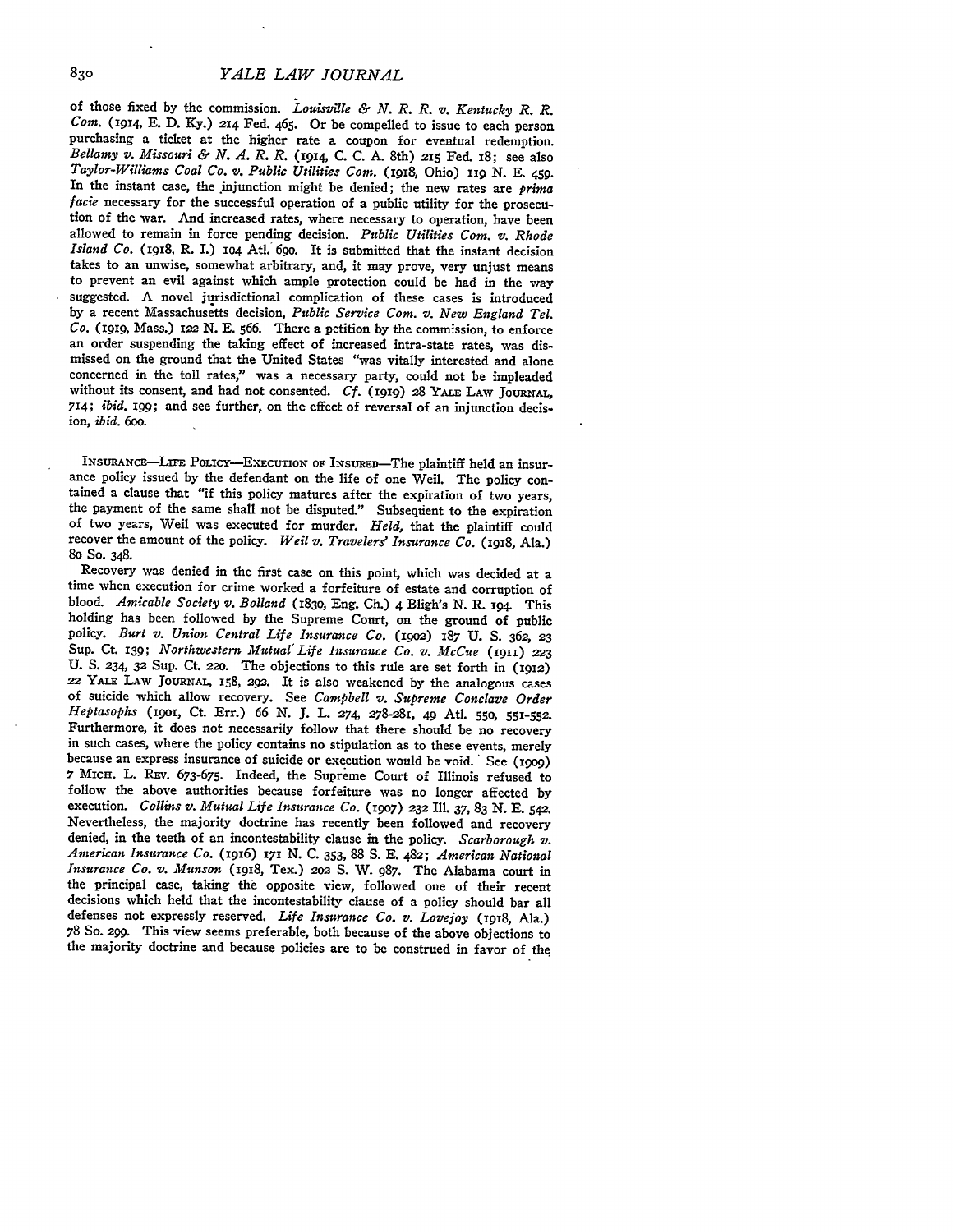insured. See **14** R. **C.** L. **926** and cases cited in note **9.** It is doubtful, however, whether Alabama would adopt the minority holding should a policy have no clause of incontestability.

INTERSTATE **COmmERCE-TELEGRAmS** BETWEEN POINTS WITHIN **A STATE** PASS-**ING** THROUGH ANOTHER STATE.-The plaintiff delivered to the defendant at Bassett, Va., a message to be transmitted to Martinsvile, Va. The message was sent **by** a wire which passed Martinsville, but is not designed for direct use there, to a point in North Carolina, whence it was relayed back to Martinsville. An error was made in the transmission, and this action was brought to recover the statutory penalty given **by** a Virginia statute. *Held,* that the message constituted interstate commerce and was beyond the control of the state. *Western Union Tel. v. Bowles* **(i919,** Va.) **98 S.** E. 645.

Since the amendment of June 18, i9po (36 Stat. L. **539)** to the Commerce Act of 1887, it has generally been held, as in the principal case, that state statutes are inapplicable to telegrams between points within a state which pass through another state. *Bateman v. Western Union* (1917) 174 **N.** C. *97, 97* **S.** E. 467, L. *IL* A. 19i8A 803, and see note, *ibid.* 805. The grounds given are that such messages constitute interstate commerce and the federal statute covers the whole subject. *Contra, Western Union Tel. Co. v. Sharp* (I915) **121** Ark. 135, **180 S.** W. 504 (not interstate commerce); *Western Union Tel. Co. v. Boegli* (1917, Ind.) **115** N. E. 773 (act of Congress does not cover the whole field). The majority view seems the sounder, and the more likely to be upheld when the question comes before the Supreme Court. The esserice of interstate commerce is the crossing of the state border; once it is crossed, whether to be recrossed again or not, the transaction cannot be said to be wholly within the state. There has been some indication of a disposition to limit the rule to cases where the message was not given its interstate routing solely in order to avoid the state statute. *Cf. Bateman v. Western Union, supra;* and the principal case. But it is not believed that such a limitation would be upheld. *Cf. Western Union v. Mahone* (917) i2o Va. **422,9i** S. E. 157.

LIBEL **AND** SLANDER-DEFAMATORY TELEGRAM-PuNITIVE DAMAGES **FOR** MALIcE of AGENT IN TRANSMITTING.-The defendant's agent maliciously accepted and forwarded a message libelous on its face, concerning the plaintiff. In an action **by** the plaintiff, claiming punitive damages, the defendant contended that the agent acted beyond the scope of his authority. *Held,* that the corporation was liable in punitive damages. *Paton v. Great Northwestern Telegraph Co. (igig,* Minn.) io7 N. W. **51i.**

Telegraph companies are privileged to refuse messages presented when the acceptance and transmission of the message would subject the companies to civil liability. *Western Union v'. Lillard* (i9o8) 86 Ark 208, **110 S.** W. **1035;** *Gray v. Western Union* (I89I) 87 Ga. **350, 13 S.** E. 562. Such a privilege exists therefore where the message is clearly libelous on its face. *Peterson v. Western Union (i899) 75* Minn. 368, 77 N. W. **9851** *Stockman v. Western Union* (igoo) io Kan. App. 58o, 63 Pac. 658; *Western Union v. Cashman* (i9o6, C. C. A. 5th) **149** Fed. 367. These cases also hold that in the absence of gross negligence or malice, only compensatory damages may be recovered. Where, however, malice in *fact* is shown on the part of an agent of the company, the damages may be exemplary. A corporation is not usually liable for acts of its officers in their own private transaqtions. See **(1911) 21 YArE LAw** JoURNAL, 517. Yet it may be, if the frauds or other wrongs committed **by** the agent fall within the class of acts in which he usually represents the corporation, although done in the particular instance for his personal benefit. See Q(o7) **17** *ibid. 56.* So in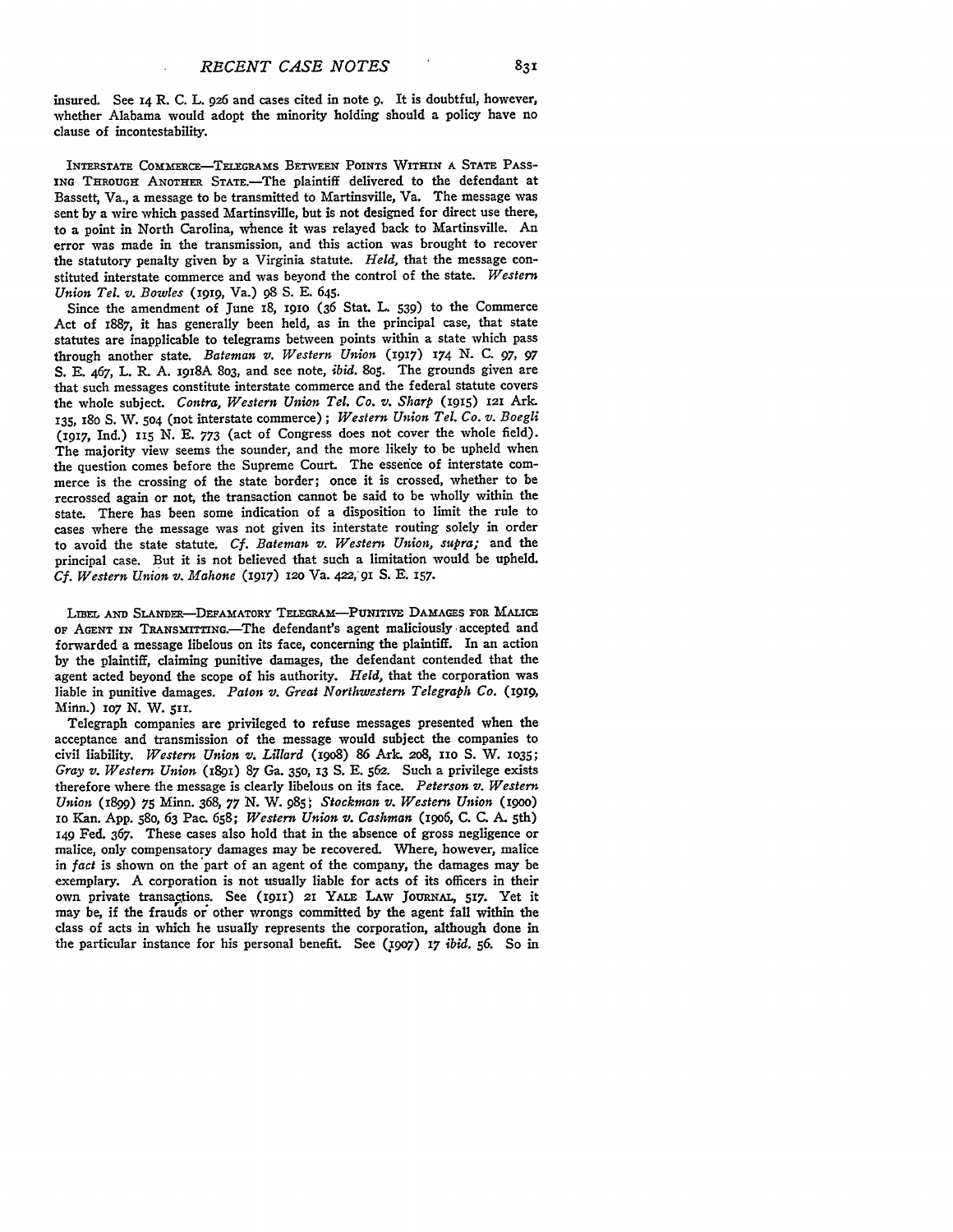this country with the issuance of false stock certificates. *New York, N. H. & H. R. R. v. Schuyler* (1865) 34 **N.** Y. **30;** *Fifth Ave. Bk. v. 42nd Street and Grand Street Ferry Co.* (1893) 137 N. Y. *231,* 33 N. E. 378. Or of false bills of lading. Uniform Bills of Lading Act, sec. **23;** Williston, *Sales,* sec. 419; *Bank of Batavia v. New York, L. E. & W. R. R.* (1887) io6 N. Y. 196; (igo7) 17 YALE LAW **JOURNAL,** 400; *contra, Grant v. Norway* (1851) io C. B. 665; *National Bank of Commerce v. Chicago, B. & N. R.* (i8go) 44 Minn. **2z4,** 46 N. W. 342, 56o. And to this rule defamation makes no exception; a corporation may be liable even for slander by its agents. See **(1919)** 28 YALE LAW JOURNAL, 702. On the measure of punitive damages therefor, see (1918) *27 ibid.* 7oi. Nor is the imposition of punitive damages, for an agent's act, without support in the books. They are in the nature of a private penalty; but an agent's unauthorized act may even subject the corporation to a criminal penalty, of fine or forfeiture. See **(1919) 28** *ibid.* **700;** *cf.* also *supra, sub. tit.* **CONSTI-TUTIONAL** LAw-DUE PRocEss. And it may be that a stricter rule should be applied to public service than to private corporations. *Cf. Cohen v. Dry Dock & C. R. R.* (1877) *69 N.* Y. **17o.**

**QUASI-CONTRACTS-VOLUNTARY PERFORMANCE** OF **ANOTHER'S STATUTORY** DUTY.-Statutes provided that schoolboards should arrange transportation to and from schools for children who lived beyond a certain distance. The plaintiff resided beyond this distance, but no transportation had been provided. He sued for the value of his services in daily conveying his, children to school. *Held,* that he could recover. *Eastgate v. Osayo School District* **(I919,** N. D.) *171* N. W. *96.*

It has seemed well settled that a plaintiff who has done that which is another's statutory duty cannot recover from the latter the value of the services rendered, if he has not first, without avail, demanded performance of the duty by the defendant *Hamilton County v. Meyers* (1888) **23** Neb. 718, 37 N. W. **623** (medical aid to pauper); *Patrick v. Town of Baldwin* (1901) 109 Wis. 342, 85 **N.** W. *274* (same). And it has been held that even though notice was given no recovery could be had. *Macclesfield Corporation v. Great Central Ry.* (C. A.) [1911] **2** *K.* B. 528 (repairs on bridge). But the better authority allows recovery in that case. *Trustees of Cincinnati v. Ogden* **(1831) 5** Ohio, **23** (support of pauper); *Randolph v. Town of Greenwood* (i9o5) 12 Ill. App. 231 (same). And an emergency which makes the giving of notice impracticable, dispenses therewith. *County of Madison v. Haskill* (1895) 63 Ill. App. 657 (medical services to pauper); *Robbins v. Town of Homer* (igo5) **95** Minn. **201, 1o3** N. W. iO23 (same). In the principal case there was no emergency and no notice seems to have been given the school board. The decision, it is submitted, is a result of the combination of a number of circumstances tending toward recovery, no one of which alone would seem to justify it A statute made education compulsory; statutes made it the mandatory duty of the board to apprise itself of what children were entitled to transportation, and to provide the same; there appears to have been in fact no transportation which the plaintiff's children might have used, even at some inconvenience; the statutes authorized compensation, where agreed, in lieu of transportation, and even set out a schedule of rates; and the acts-as promoting public education-were of benefit to the community, and were such as the plaintiff was under a moral duty to perform. The absence of other facilities distinguishes the case from those denying recovery for aid to paupers; for in those cases poor-houses were available. See *Hamilton County v. Meyers* and *Patrick v. Town of Baldwin, supra.* And it is suggested that where the combination exists, of benefit to the community and strong moral duty in the plaintiff, it should and will incline the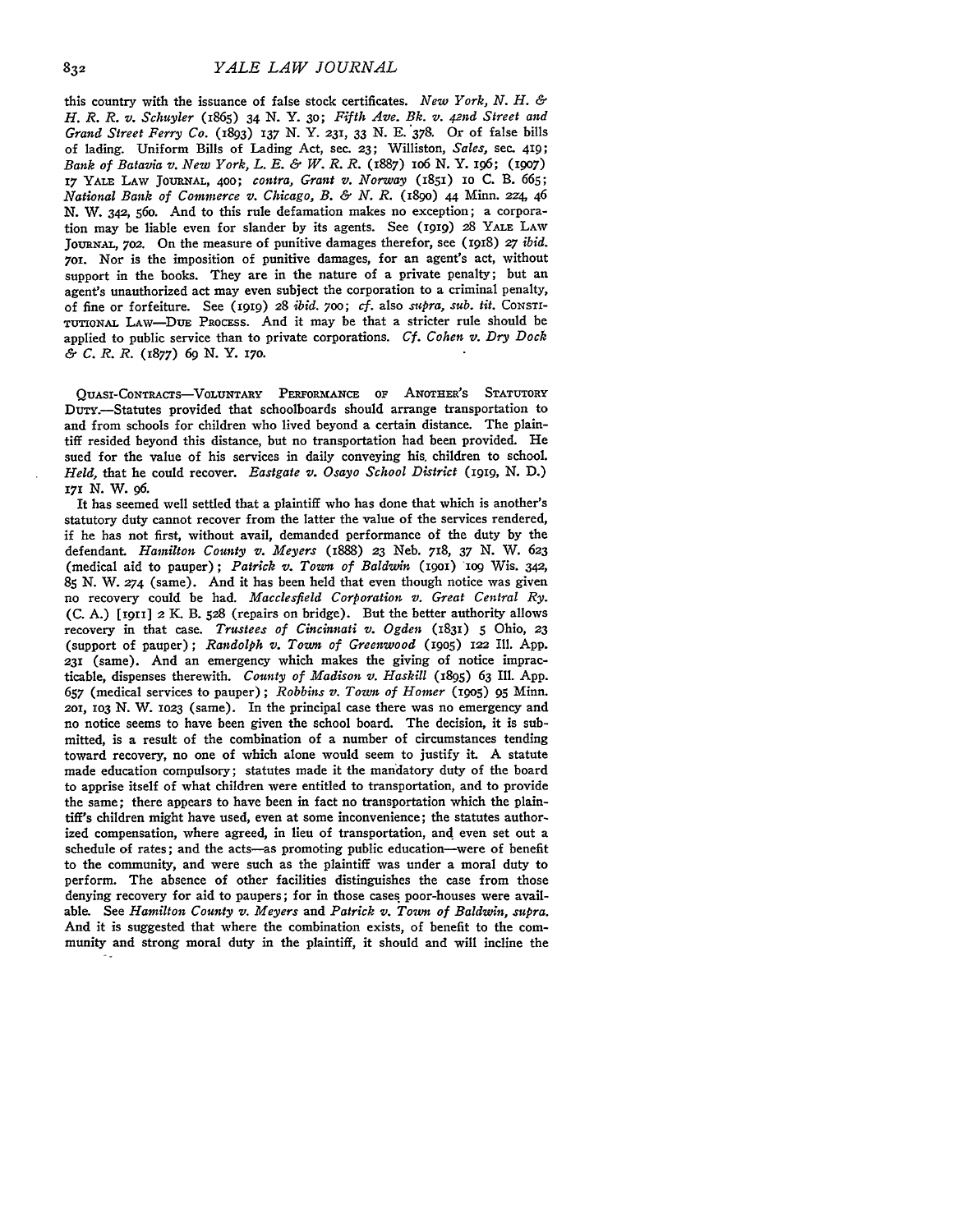courts to allow recovery more readily. Hence the principal case seems sound in result. It may be doubted, however, whether the English courts would not on the same facts deny recovery, on the ground that a volunteer, even though not an officious intermeddler, cannot recover. See *Macclesfield Corporation v. Great Central Ry., supra.*

STATUTORY CONSTRUCTION-VACCINATION-EXCLUSION FROM SCHOOL.-The compiled laws of North Dakota provide that: it shall be the duty **of\*** principals, teachers, parents, etc., to refuse to permit any child having any contagious or infectious disease, including smallpox, to attend a public or private school; each parent or guardian *shall* cause any minor in his care to be vaccinated; any person not complying with this provision *shall* be guilty of a misdemeanor and punishable by a fine; it shall be the duty of the state board of health to make and enforce all *needful* rules and regulations for the *prevention* and cure, and to prevent the spread of any contagious, infectious or malarial diseases among persons and domestic animals; that all school boards shall coöperate with the state board of health. The state board of health promulgated an order requiring every child to present satisfactory evidence of vaccination before being admitted to school. The defendant, a local school board, adopted the order of the state board of health and excluded the plaintiff, a minor, from school for noncompliance therewith. There was no epidemic of smallpox in the neighborhood and no apprehension of such. **A** further statute made the attendance of children of the age of the plaintiff compulsory, and penalized the parents for failure to comply with same. The plaintiff applied for a writ of *mandamus* to compel the board to admit him to school. *Held,* (Cole, **J.,** *dissenting)* that the writ should be granted. *Rhea v. Board of Education, etc.* **(xpi, N. D.) I7i N.** W. **1o3.**

The court reasoned that the failure to include non-vaccination in the statute which made it the duty of teachers, etc., to refuse admission to those children having any contagious or infectious disease, etc., indicated that the claimed power was not intended to be granted either to the state board of health or the local board of education, on the ground that *expressio unius est exclusio alterius;* that a board of health which possesses merely *general* powers for the *prevention* and spread of contagious diseases, cannot, in the absence of reasonable apprehension of danger, promulgate and enforce rules which seriously cut into the individual's liberty and whose preventive efficacy is doubtful to the court. The power of the legislature **by** *express* provision to authorize administrative boards to *require* vaccination and penalize non-compliance has.been acknowledged in nearly every state. *Herbert v. School Board* (I9I6) *197* Ala. 617, **73** So. **321;** *Blue v. Beach* (igoo) **155** Ind. **12, 56 N. E. 89;** *State v. Hay* (igoo) **126** N. C. 999, **35 S. E.** 459; *Morris v. City of Columbus* (1897) *io2* **Ga.** *792,* **3o S. E.** 85o. Nor is it necessary for such boards, possessing an express power, to wait until a threatened epidemic before prohibiting school attendance of children not complying with their order. *State ex rel. Milhoof v. Board of Education (I9o7) 76* Oh. St. *297,* 8i **N. E. 568;** *Re Rebenack* (i895) **62** Mo. **App. 8;** *cf. Bissel v. Davison* (1894) **65** Conn. 183, **32** Atl. 348. It has been denied, however, that a board possessing express power only to enforce regulations "necessary to safeguard the public health," and to "prevent the spread of disease," has the power to exclude children when there is no epidemic apprehended. *Jenkins v. Board of Health* **(1908)** 234 Ill. **422,** 84 N. **E.** io46, **17** L. R. A. (N. S.) 709; Potts v Breen (1897) 167 Ill. 67, 47 N. E. 81; Adams v. Burdge (1897) 95 Wis. 390, 70 N. W. 347; cf. State ex rel. Cox v. Board of *Education (1900)* **21** Utah, **4oI,** 6o Pac. **ioi3.** Whether such *general* power of the board includes the specific power to require vaccination, etc., in the absence of an epidemic, is obviously in any given case a question of legislative intent. In